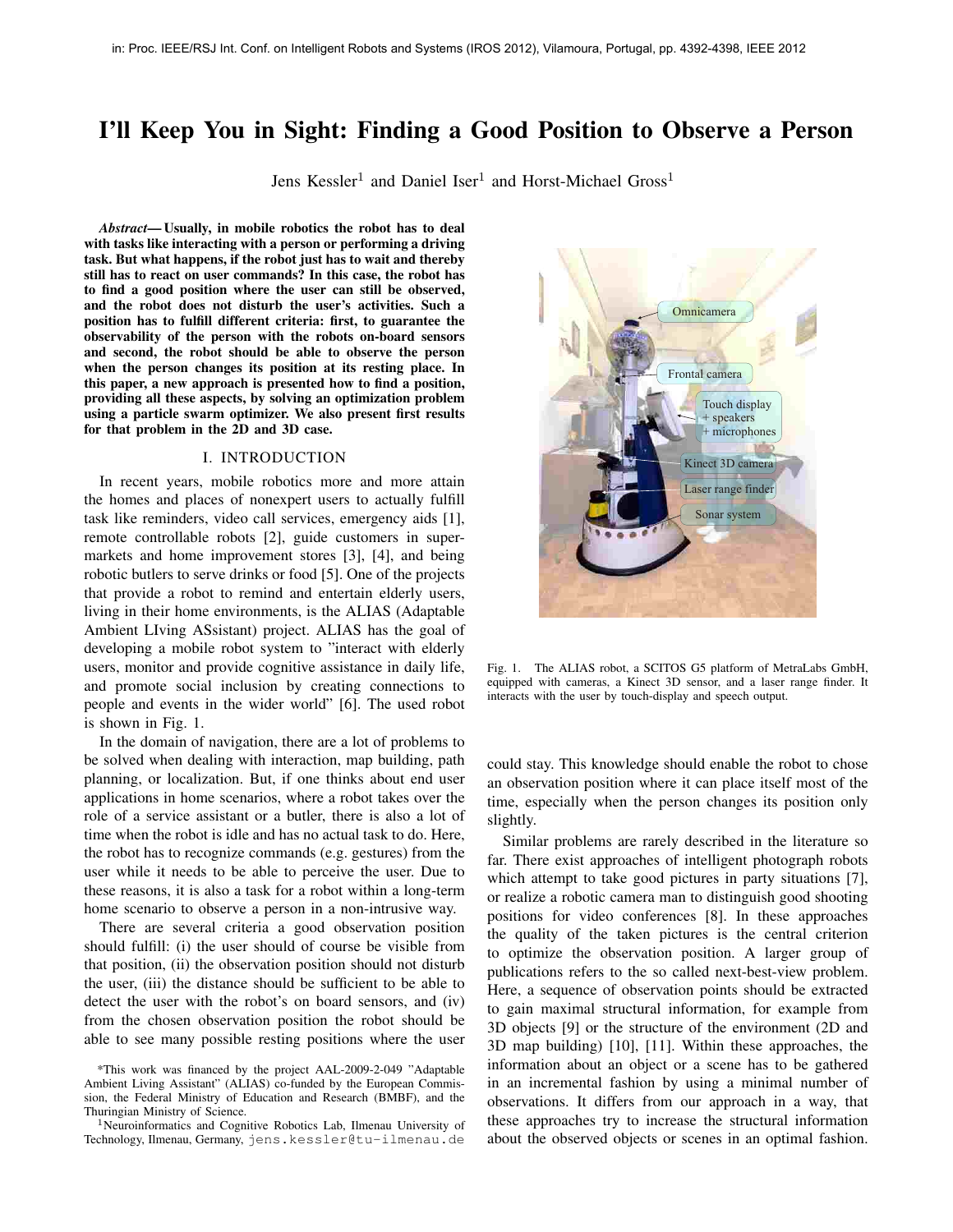We do not want to maximize information gain, and it is also not suitable for our problem to observe the person from a position with maximal information retrieval since such a position would eventually not fulfill all our criteria and only guarantees, that the robot's sensors will perceive the person correctly. Other approaches simply try to keep the person in a certain position (and distance) within the camera image or laser scan by using controller schemes [12], [13]. This is called visual servoing and is also not suitable for our problem, since the robot should stay at its position, even when the person moves slightly, e.g. on the couch.

The remainder of the paper is structured as follows: in section II, at first the optimization problem with its different criteria is shown in a principal fashion. In section III the problem is formulated for the 3D case, while in section IV the simplified 2D case is shown. Afterwards, experiments for both cases are presented in section V, and a conclusion is drawn in section VI.

## II. FORMULATION OF THE OPTIMIZATION PROBLEM

As stated above, the observation position has to consider a variety of criteria. To find an optimal position to observe a person, the set of criteria has to be evaluated in possible samples of the search space. The search space is described by the position  $\mathbf{x} = (x, y, z)$  of the robot and its horizontal view direction  $\phi$ . We assume the robot can only move at the ground plane, so the  $z$  component is fixed by the robots height. Also, the pitch and roll angle of the camera are fixed, and only the yaw angle  $\phi$  has to be considered. Within this three dimensional search space, the optimal point has to be chosen as the best observation position. Since the problem is formulated as an optimization problem, we have to consider at the one hand the bounding conditions and on the other hand the optimization function. Both aspects are described in the next two sections. Additionally, the optimization algorithm is briefly described afterwards.

#### *A. Boundary conditions*

The solution of the optimization process depends on the boundary conditions that exist when the process is started, and which may also change during the process. In fact, these conditions reflect the knowledge we have about the respective environment. On the one hand, this is the map  $m(\mathbf{x})$  of the environment, which gives information about known obstacles, and on the other hand it is the position  $o_t$ of the person to be observed at a given time  $t$ . Additionally, we also include knowledge where the person *usually* sits, stands or lies. This is done by providing a density function  $p(o = x)$  to give the probability that a person can be observed at a certain point x in the home environment. Figure 2 shows all boundary conditions summarized. The person occupancy density function is approximated by building an 3D histogram.

Here, in each histogram bin the number of person observations is counted and normalized over all observations perceived in all bins over the whole observation time. Since it



Fig. 2. The boundary constraints of the optimization problem: the obstacles within the environment, the current person position  $o_t$ , the person occupancy distribution  $p(o)$ , and the position of the camera on the robot.

is not possible to observe the true function, this function has to be build incrementally, and the estimation of this function could be improved over time. In this work, we chose an efficient grid based space representation, namely an occupancy map representation and a voxel space representation. We collect point cloud data from a 3D Kinect camera, using the OpenNI framework to separate user points from nonuser points, and cluster them into voxels to build a person occupancy histogram to represent  $p(o)$ .

But, is this optimization problem a dynamic or static one? Looking at the different boundary conditions, the map  $m$  is considered to be static. Observed over a long time interval, even the person occupancy density function  $p(o)$  is a static function. But since this function has to be estimated over time, its first representation may be wrong, and the problem begins to show dynamic properties. The person pose  $o_t$  is the most fluctuating and dynamic boundary condition, which forced us to handle the problem as a dynamic optimization problem. That is why we have chosen an optimizer suitable for dynamic optimization problems, namely the particle swarm optimization (PSO) [14].

#### *B. The optimization function*

The optimization function  $f$ , defined in 1, reflects the different criteria to be considered and fuses these criteria into a single function. It is a function over the optimization space  $S = {\mathbf{x}, \phi}$ , where  $\mathbf{x} \in \mathbb{R}^2, \phi \in \mathbb{R}$ . There are two hard criteria to reflect physical properties to constrain the search space and mask out impossible search positions. These are the driveability  $d(\mathbf{x})$ , and the visibility of the person  $v(\mathbf{x}, \phi)$ . Both functions  $d$  and  $v$  are binary functions defined within the map space  $m(\mathbf{x})$ .

Moreover, a set of soft criteria  $c_i$  has to ensure: (i) an appropriate distance to the user  $(c_{dist})$ , (ii) the ability of the sensor to detect a person in that observation pose  $(c_{det})$ , (iii) to perceive the person from the front  $(c_{front})$ , and (iv) how much of the person's occupancy distribution can be observed from that observation pose  $(c_{podf})$ . An example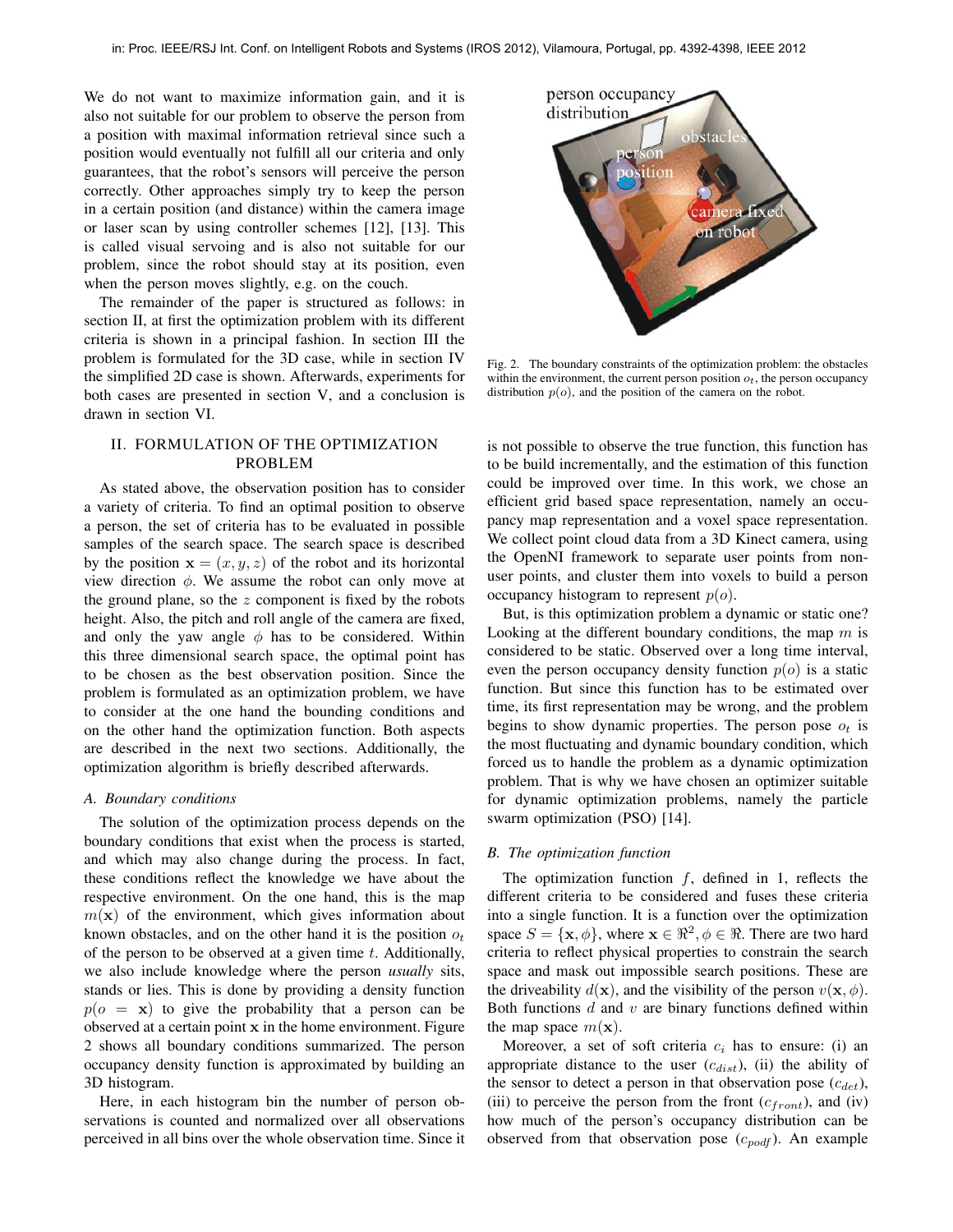of all functions is shown in Fig. 3. Since these criteria are no hard criteria, an optimal compromise between the linear superimposed criteria has to be found. So, the resulting optimization function can be defined as follows:

$$
f(\mathbf{x}, \phi) = d(\mathbf{x}) \cdot v(\mathbf{x}) \cdot [\alpha_1 \cdot c_{det}(\mathbf{x}, \phi) + \alpha_2 \cdot c_{dist}(\mathbf{x})
$$

$$
+ \alpha_3 \cdot c_{front}(\mathbf{x}) + \alpha_4 \cdot c_{podf}(\mathbf{x}, \phi)] \tag{1}
$$

Note that  $f(\mathbf{x}, \phi)$  is also a function of all boundary conditions, but due to simplicity they are absent in the function formulation and will be described in section III and IV. Most criteria are simple, and at this point we will take a closer look only to  $c_{podf}$ , the criterion considering the person's occupancy distribution.

Since positions are already masked out, where the person could physically not be seen (using  $v(\mathbf{x}) \cdot d(\mathbf{x})$ ), it is possible to observe the person from the subset of all remaining positions  $X_v = \mathbf{x}_1...\mathbf{x}_n$ . Now, the question is: how much of the places where the person *usually* rests at, are observed by each possible observation pose  $x_i$ ? Here, it should be noticed, that the person is observed using the Kinect 3D camera, mounted in a fixed position on the robot and having a certain opening angle. So, a view cone  $X_f$  is cast by the camera into the model of the home environment, depending only on the orientation of the robot and the position inside  $X_v$ . Note that  $X_f$  is not a subset of  $X_v$ ! The idea of  $c_{podf}$ is now to integrate all observable points x from  $p(o = x)$ , where  $x \in X_f$  and where  $p(o) > 0$  to indicate, how much of the resting places are observable from an observation position:

$$
c_{podf} = \int_{x} p(o = \mathbf{x}) \, , if \, \mathbf{x} \in X_f \tag{2}
$$

The key idea is shown in Fig. 4. This function should guarantee that the robot places itself at a position where most of the places, the person usually rests at, are observed. Also, the robot should not change its position, if the person only moves slightly.

### *C. Particle swarm optimization*

The optimization problem is simply, to find the best values of  $(\mathbf{x}, \phi)$  that maximizes the output of  $f(\mathbf{x}, \phi)$ . Our solution



Fig. 3. Hard and soft criteria. The hard criteria mask out the possible search space, and particles are only placed in the remaining region. The soft criteria determine the optimum and are summed up to form the optimization function. Note, that the soft criterion of view direction is not shown here.



Fig. 4. In red: the set  $X<sub>v</sub>$  of all positions where the person is visible. From all other positions the person is covered by an obstacle. Particles only exist in  $X_v$ . In blue: the view cone  $X_f$  which one selected particle can observe. Note that  $X_f$  defines the area where  $p(o)$  is integrated: in this case the region A and B.

to the defined optimization problem uses the particle swarm optimization (PSO) approach. It is a well known technique (see [14], [15]) to find a global optimum by sampling from a defined optimization function, and uses a mixture of directed and random search within the search space to iterate towards the optimum. Unlike a particle filter, the particle swarm does not represent a probability distribution. Constriction factor particle swarm optimization (see [15]) is used to solve the problem iteratively. The found solution is further refined by applying a kernel density estimator [16]. Subsequently, we are briefly describing what each particle contains, how one iteration of the particle swarm optimization is defined, and how the kernel density estimation is used to get the optimal position from the current iteration step.

Each particle consists of a state, which is part of the current optimization space, and a speed vector also residing within that space. So, in our case one particle is defined by a position  $(x, y) \in X_v$  and a view direction  $\phi$ . Note that we only optimize over  $(x, y)$  and chose  $\phi$  to view directly towards the current person position  $o_t$ . That's why, we only need speed components of the particles in  $x$  and y direction, namely  $v_x$  and  $v_y$ . This way, each particle is defined by  $p^{[i]} = {\mathbf{x}^{[i]} = (x, y), \phi^{[i]}, \mathbf{v}^{[i]} = (v_x, v_y)}$ . In the first step, particles are randomly initialized inside  $X_v$ , and the optimization function  $f(\mathbf{x}, \phi)$  is calculated for each particle. Here, two special particle positions have to be remembered: one is the *currently* best, with the highest value the particle i has experienced so far, called  $p_{[i]}^{[loc\ best]}$  $\begin{bmatrix} \mu_{OC} & \nu_{ES} & 1 \\ \hline \end{bmatrix}$ , and one is the particle with the best value of  $f_{p^{[i]}}$  *ever* measured over all particles in all iterations, called  $p^{[glob \, best]}$ . The idea behind the particle swarm optimization is, that particles tend to search near both positions for better values of the optimization function. The speed component hereby enables the particles to overcome local minima and move around both positions. The variables  $r_1$  and  $r_2$  are random numbers from an interval [0..1]. The parameters  $c_1$  and  $c_2$  are chosen to prefer either the local best particle or the global best parameter.

$$
\mathbf{x}_{t+1}^{[i]} = \mathbf{x}_t^{[i]} + \Delta t \cdot \mathbf{v}_t^{[i]}
$$
\n
$$
\mathbf{v}_{t+1}^{[i]} = K \left[ \mathbf{v}_t^{[i]} + c_1 \cdot r_1 \cdot (p_{[i]}^{[loc \text{ best}]} - x_{t+1}^{[i]}) + c_2 \cdot r_2 \cdot (p_{[i]}^{[glob \text{ best}]} - x_{t+1}^{[i]}) \right]
$$
\n(3)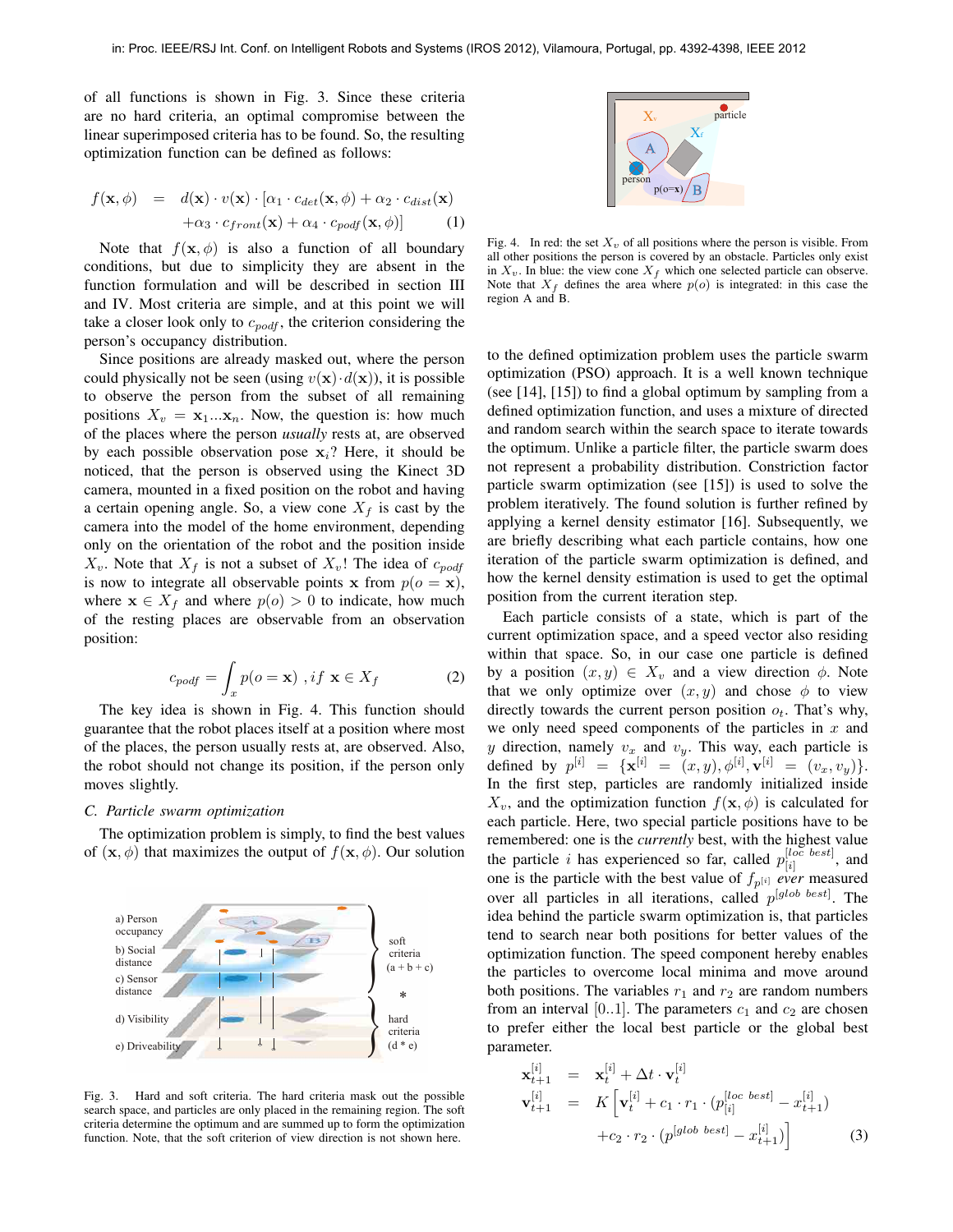The update of the position and speed component is simple, but needs the constriction factor  $K$  to guarantee convergence.

$$
K = \frac{2}{|2 - \theta - \sqrt{\theta^2 - 4\theta}|}, with \ \theta = c_1 + c_2, \theta > 4 \quad (4)
$$

Since our optimization is defined as a dynamic problem, we select  $c_1$  to be the higher value to allow each particle to be dominated by its individual best position and not the global best position. This way, the particle swarm should be more explorative and also be able to adapt to changing boundary conditions.

Finally, we use a kernel density estimation to refine our solution of the best position since the particles almost never hit the exact optimum. Here, each particle defines the center of a Gaussian kernel. All particles are summed up to represent a probability distribution  $p(x, y)$ :

$$
p(x,y) = \frac{1}{N} \sum_{n=1}^{N} \frac{1}{2\pi h^2} \cdot e^{-\frac{(x-x_n)^2 + (y-y_n)^2}{2h^2}}
$$
(5)

Here,  $h$  represents the kernel size and is estimated by using the highest variance of the particles positions in the x- or y-dimension:  $h = max(\sigma_x, \sigma_y)$ . Note, that the maximum value could not be extracted from the kernel density in a closed form. That's why we calculate the density in every point within  $X_v$  and simply select the maximum point as the current best observation position. By using the kernel density estimation, we could improve the value of  $f(\mathbf{x}, \phi)$ by 3-4%, and we could also supress stochastic outtakes from the random optimization process.

## III. THE 3D CASE

In this section, we will describe in detail all functions which are part of the optimization, and we also show the representation of the environment.

#### *A. Data structures*

All information is given to the optimizer by using a grid based voxel representation. The obstacle map as well as the person occupancy probability distribution are defined within a voxel grid of the same cell size. The typical size is 10 cm. An example configuration is shown in Fig. 5. Also, the view cone consists of a set of voxels, and the robot position is the voxel containing the camera at the defined height over the robot base.

The voxel map is derived from a 3D model of the environment in an external process. We do not investigate this problem here, since it refers to the domain of 3D SLAM approaches [19]. The person occupancy probability distribution is a simple histogram, where each voxel volume counts the number of points belonging to a person observed earlier. These person points are collected from observations with the Kinect 3D camera. The OpenNI framework [17] is used to separate background points from person points. So,  $p(o)$  for a cubic voxel element v with the width w is defined as:

$$
p_v(o = \mathbf{x}) = \frac{\sum_{j \in v} o_j}{\sum_{i \in m} o_i \cdot w^3}
$$
 (6)

The numerator counts the 3D points  $o_j$  within the voxel v and normalize them by the volume  $w^3$ , while the denominator counts all observed points  $o_i$  ever perceived from the person in the whole map  $m$ .

#### *B. 3D-Implementation of the single criteria*

*1) Driveability:* Here, we discuss the first criterion of equation 1:  $d(\mathbf{x})$ . This function selects all voxels which could be reached by the robots camera. This function is either zero, when the voxel is not reachable, or one, when this voxel is reachable. A horizontal cut through the voxel space is created by considering only voxel cells at the same height as the robot base. The resulting layer is dilated by the robot radius to consider only cells which are reachable by the robot, and to be able to assume a point like robot. Then, flood-filling at the current robot position is applied to efficiently extract all reachable voxels. But, since potential camera viewing positions should be simulated by a set of particles, the voxel positions on the ground layer are shifted by the camera height to define the first set of  $X_v$ , which defines the function  $d(\mathbf{x})$ .

*2) Visibility:* The next function is the visibility criterion  $v(\mathbf{x})$ . Although this function is independent from  $d(\mathbf{x})$ , it makes sense to only consider points which are inside  $X_v$ , since  $d(\mathbf{x})$  and  $v(\mathbf{x})$  are multiplied. So, the task is to check every voxel of  $X_v$ , if the person could be seen from that voxel. This is done by ray-casting from the current voxel inside  $X<sub>v</sub>$  towards the projected person position at the plane defined by the camera height. Note that all obstacles have to be projected towards that plane. With that, the set of voxels inside  $X_v$  is reduced. An example of both functions is shown in Fig. 5 a). With both functions known for a given map and a given person position, the particle swarm could be initialized by randomly drawing voxels from  $X<sub>v</sub>$ , if no other particle already represents that voxel. The selection is finished, when the full particle count is reached.

*3) Sensor distance:* The sensor distance criterion  $c_{det}(\mathbf{x})$ has to consider the ability to detect a person with a certain sensor. Since we use the Kinect sensor, the recognition distance is limited to 3 meters. So, the sensor distance  $d_s = |\mathbf{x}_i - o_t|$ , which is the Euclidean distance from the observed voxel  $x_i$  towards the center of the person position, and the maximal sensor distance  $s_{max}$  is considered:

$$
c_{det}(\mathbf{x}) = \begin{cases} 1 & , if \ d_s < s_{max} - 1 \\ \frac{1}{1 + exp(d_s - s_{max} - 0.5)} & , else \end{cases} \tag{7}
$$

*4) Social distance:* The social criterion  $c_{dist}$  should keep the robot away from the observed person. As Hall [18] explains, the social distance, where persons do not consider to interact with each other, is around 2.5 meters and above. This value is our social distance to ensure an observed person to feel comfortable. To consider this fact, a circular function is defined around the person, using the parameter  $\sigma_d$  to define the thickness of the circle: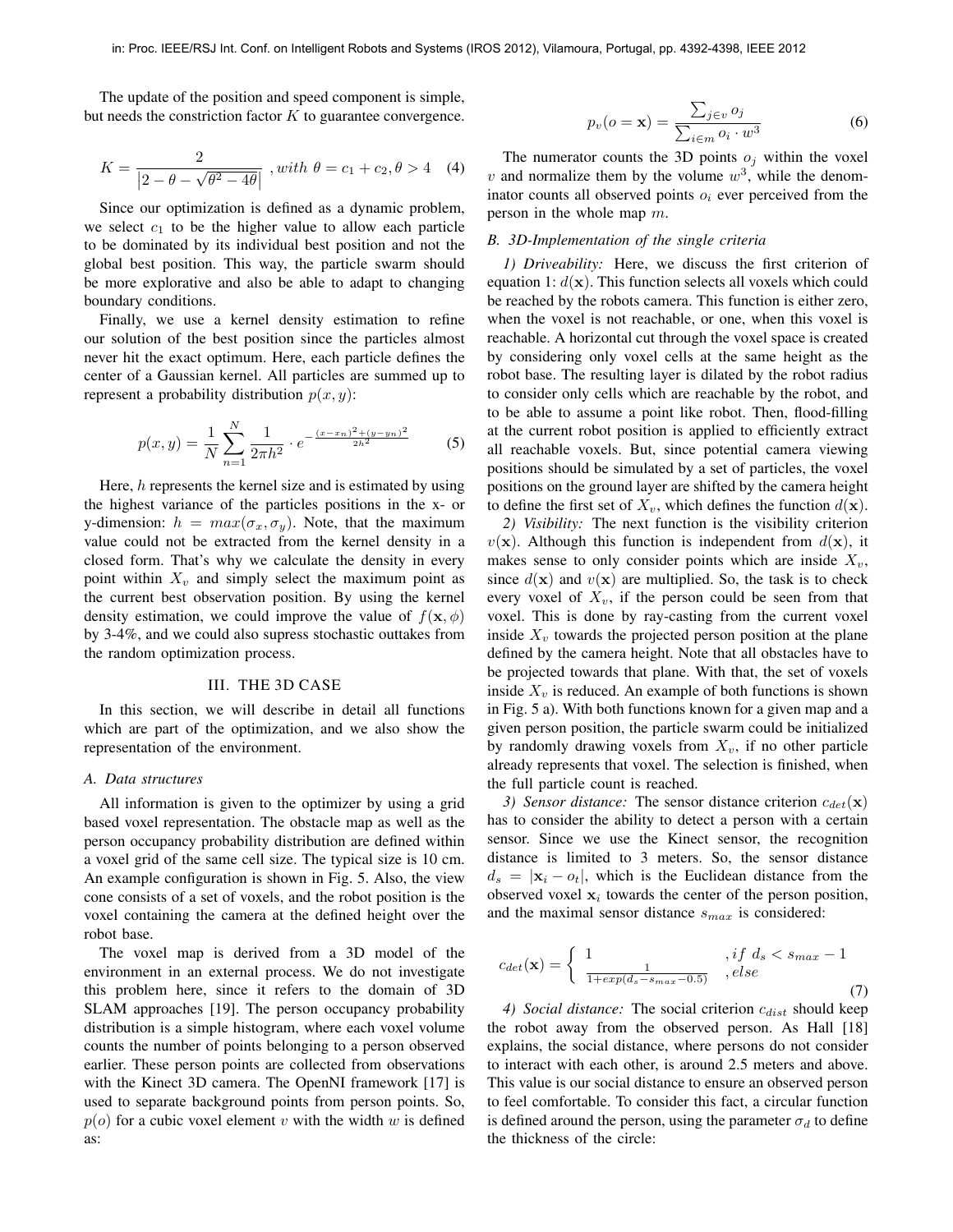$$
c_{dist}(\mathbf{x}) = e^{-\frac{(ds - 2.5)^2}{2\sigma_d^2}}
$$
(8)

*5) Frontal view:* For gesture recognition, face identification, and emotion recognition, it is often necessary to observe the user from the front. That's why, we define an angle interval where a good viewing angle from the front could be guaranteed. Since it is a hard detection task to find the gaze direction of a person, we rely on the upper body pose to roughly estimate the view direction of the person. Again, this is provided by the OpenNI framework. The deviation from the person's upper body orientation towards the robot's pose is defined to be angle  $\beta$ . With that angle,  $c_{front}$  could be described as follows:

$$
c_{front}(\mathbf{x}) = \begin{cases} 0 & , if \ |\beta| > \pi/2 \\ \frac{1}{1 + exp(|\beta| - \pi/6)} & , else \end{cases}
$$
(9)

*6) Person occupancy distribution:* As described in section II, the function  $c_{p\text{od}f}$  describes which part of the person occupancy density function can be seen from the given voxel into the given direction. This is a time consuming operation, since the visibility of the voxels of the person occupancy density function has to be calculated. The key idea is, to cast multiple rays in a regular grid from the hypothetical camera view into the viewing cone and follow these rays until an obstacle is hit. Here, the maximal distance from the camera, and the voxel size determine the density of the rays, since the sampling theorem has to be considered. We have to guarantee that at least two rays cross the most distant voxel. All voxels, crossed by a ray, are collected to a set of visible voxels of the viewing cone  $X_{fv}$ . An example of the cone is shown in Fig. 5 c). Now, all density values which are covered by  $X_{fv}$  are summed up from  $p(o)$ . Figure 5 b) shows an example of the function  $p(o)$ .

$$
c_{podf} = \sum_{i} p(o = \mathbf{x}_i) , if \mathbf{x}_i \in X_{fv}
$$
 (10)

#### *C. Complexity Problems*

Although it seems to be the most natural way to calculate the optimization solution within a 3D voxel model, there are some practical problems within this modeling approach. First, we have to build a complete 3D model of the environment before it could be converted into a voxel representation. Incomplete maps tend to find points behind walls as best observation positions, since these walls are incomplete, and a huge effort has to be done to construct a feasible map. Second, and most important, the calculation of the visible voxels inside the viewing cone  $X_{fv}$  of the camera to calculate  $c_{podf}$ is very time consuming, which leads to calculation times not feasible for a real world system (see section V for details). Because of these facts, we implemented also an approach working only in a 2D world, which drastically reduces the work load per iteration cycle.

## IV. THE 2D CASE

The 2D approach is very similar to the 3D approach. Therefore, we only describe the differences towards the 2D case here.

#### *A. Data structures*

Instead of using voxel representations, we use an occupancy map representation to model our environment. So, all person poses and camera positions are 2D points within that map. The given person occupancy density function is also a 2D function, which is created by integrating  $p(o = (x, y, z))$ over z, leading to  $\acute{p}(o = (x, y))$ .

#### *B. 2D-Implementation of the single criteria*

*1) Driveability:* This criterion is also constructed using flood-filling, starting from the current robot position, to mark all reachable cells.

2) Visibility: Here, from all chosen cells inside  $X_v$  (which could all be reached by the robot) the visibility of the person is checked. If an obstacle is between the person and the investigated cell, the corresponding cell is removed from the search space.

*3) Sensor distance:* This function is identical to the 3D case. The Euclidean distance is now calculated in a 2D coordinate system.

*4) Social distance:* This function is identical to the 3D case. The Euclidean distance is also calculated in a 2D coordinate system.

*5) Frontal view:* This function is identical to the 3D case.

*6) Person occupancy distribution:* As mentioned before, the 3D voxel representation of  $p(o = x)$  is projected to one layer resulting in  $\hat{p}(o = x)$ . Again, parts of the distribution can be occluded by obstacles, but this time we have to calculate the visibility  $X_{fv}$  only for a 2D layer and not for a volume, which significantly speeds up the calculation time. The only problem is, that obstacles in the map may be obstacles in a sense of navigation, but could be overlooked by the robot in the real world. Examples are tables or couches, where the robot is not allowed to drive, but the line of view towards the person is free. These cases can be modeled correctly in the voxel grid representation, but appear problematic when dealing only with 2D maps, since the height of obstacles is initially unknown. So, our search space  $X_v$  is smaller than necessary. At the moment, this is a recognized problem that will be solved in future work by adding a probabilistic 2.5D elevation map estimation which also uses the Kinect measurements.

### V. EXPERIMENTS

In this section, we report experiments done for the 3D and 2D case. The experiments for the 3D environment were done by using two different artificially created 3D models (one is shown in Fig. 2), while the 2D experiments were executed by using the 2D occupancy map of our lab. The experiments were focused on the stability and the speed of our approach.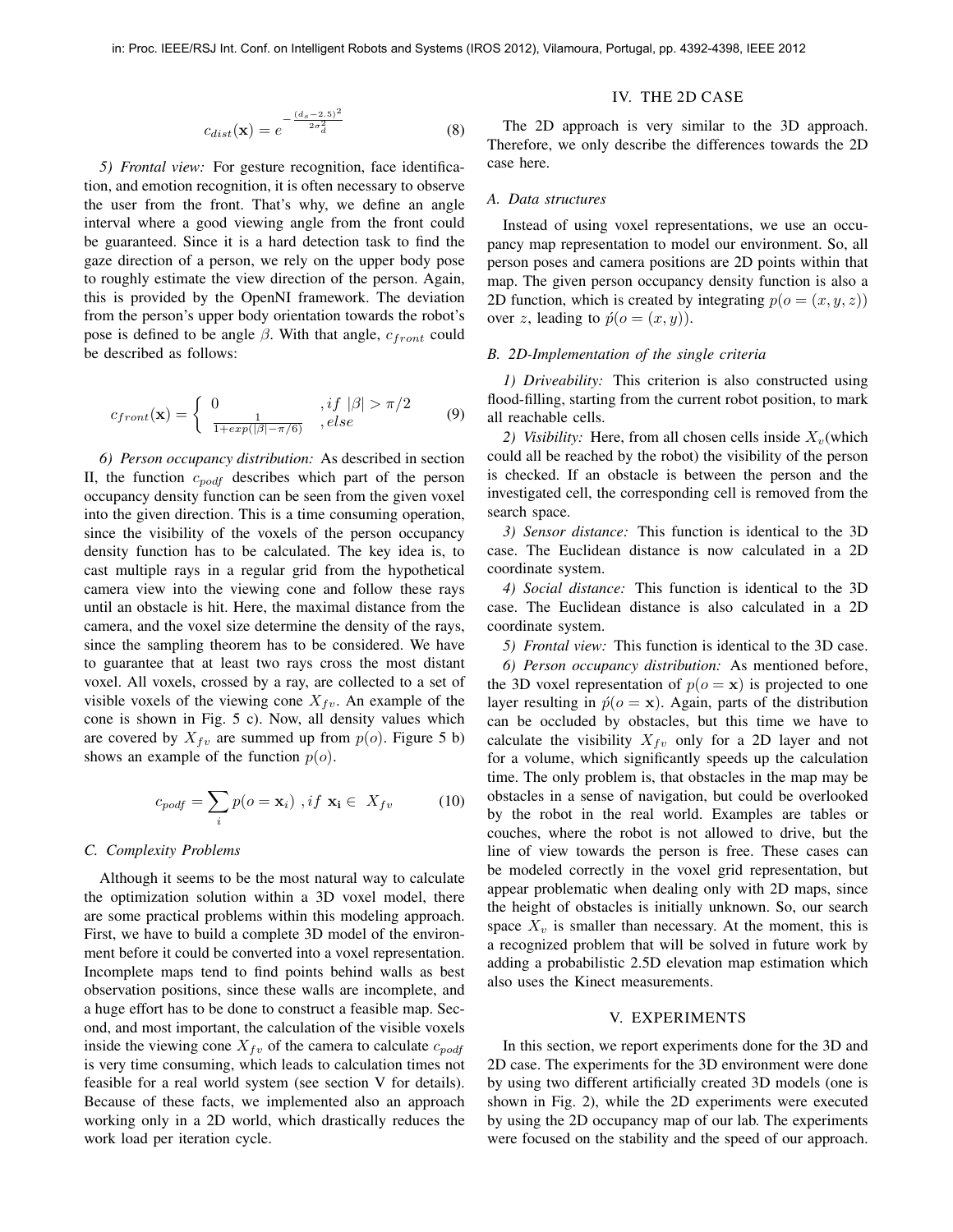

Fig. 6. Top view of the 3D model with an example timeline of the particle swarm. The person position is shown by the blue crossed circle. Driving obstacle edges are shown as gray boxes. Solid dots show particles. The colors of the particles code the result of the optimization function  $f(\mathbf{x}, \phi)$ . Red color represent high values while blue color represent small values. Image a) shows the initial configuration of the swarm, while b) shows the swarm after 7 iterations and c) after 100 iterations. It can be seen, that the particles converge towards one position and increase their values of  $f(\mathbf{x}, \phi)$ . The last image d) shows the calculated kernel density estimation of the particle set from c) with the extracted optimal observation position.



Fig. 5. An example of a rasterized 3D home environment with a) the two criteria of driveability and visibility  $(d(\mathbf{x}) \cdot v(\mathbf{x}))$ , b) the person occupancy density, and c) a view cone of one particle.

| Resulting position |                    |                  | Calculation time |                                   |
|--------------------|--------------------|------------------|------------------|-----------------------------------|
|                    | mean               | variance         |                  | $t_{avg}$                         |
| $\boldsymbol{x}$   | $4.14 \; \text{m}$ | $7.6 \text{ cm}$ | update           | $54 s - 15 s$                     |
|                    | $2.94 \text{ m}$   | $4.8 \text{ cm}$ | <b>KDE</b>       | $0.6$ s                           |
|                    | $20^\circ$         | 0 <sup>o</sup>   | total            | $90 \text{ min} - 25 \text{ min}$ |

Fig. 7. On the left: resulting optimal position of one map. We perform 10 runs to get the mean position value and variance. We executed 100 iterations per run. On the right: average time consumption for one iteration, the kernel density estimation (KDE), and the total processing time for all 100 iterations. Note, that the highest time value represents one processor core while the lowest value represents six cores. We used 100 particles within the PSO for the optimization process.

#### *A. Finding positions in 3D*

Since we simulate the 3D environment, we also define a person position artificially within this environment. The resolution of our simulated map was 10 cm per voxel. The person occupancy distribution was recorded within a real sitting setup, which equals the simulated sitting area, using a Kinect device and the OpenNI library to track the person around the sitting area. Since our PSO never terminates the optimization process, we measure the found best position after 100 iterations, the calculation time for all iterations, and the average time per iteration. The results are shown in Fig. 7.

The variance of the found observation positions from 10 test runs is 7.6 cm, which is more than sufficient for the task. The calculations are executed using a 6 core 3.5 GHz AMD Phenom II processor at 3.2 GHz. We used up to all 6 cores, since the calculation of  $f(\mathbf{x}, \phi)$  at multiple particle

| Resulting position |                      |                   | Calculation time |                  |
|--------------------|----------------------|-------------------|------------------|------------------|
|                    | mean                 | variance          |                  | $t_{ava}$        |
| $\boldsymbol{x}$   | $-3.1 \; \mathrm{m}$ | $13.1 \text{ cm}$ | update           | $32$ ms - 64 ms  |
| Y                  | $1.6 \text{ m}$      | 14.5 cm           | <b>KDE</b>       | $1.7 \mathrm{s}$ |
| Ф                  | $-95^\circ$          | $0.5^\circ$       | total            | $8.1 s - 4.9 s$  |

Fig. 8. The comparing results of the 2D case. Here, the calculation of  $c_{podf}$ is done in 2D and speeds up the process significantly. Up to two cores of the robot's hardware were used. Note, that the resulting coordinates differ from the 3D case since a different map was used for this search.

positions could be parallelized easily. But still, the user has to wait at least half an hour until the robot calculates a good position. Most of the processing power is used by the soft criterion  $c_{podf}$  to calculate the view cone  $X_{fv}$ . This calculation time is not feasible for real-world applications, and even the used hardware setup is much faster than our standard robot hardware. So, calculation times on a real robot will become even worse.

#### *B. Finding positions in 2D*

Due to the high demands of processing power, we reduced our approach to work with a 2D world representation as described in IV. Here, we can use a real map of our lab (see Fig. 9) and the same static Kinect camera that records  $p(o = (x, y, z))$  to detect the person position. Note that the implemented approach is not able to use the same amount of detail, especially on predicting the visibility of the person for  $c_{podf}$ . Nevertheless, the found solution also produces reliable results by providing a much faster calculation time. Note that the resulting positions are not comparable to the 3D case, since the 2D case reflects real world data, while the 3D case uses a simulated environment. The results for the 2D case are shown in Fig. 8.

Now, the variance of the 10 test runs is 14.5 cm, which is not as reliable as the 3D results, but also provides a stable position. Here, a 2.66 GHz Intel dual core processor was used, running directly on the mobile robot. The results show calculation times of 5 - 10 seconds, depending on the number of used processor cores, which is much faster than the 3D version and lead to a usable system on todays robot hardware.